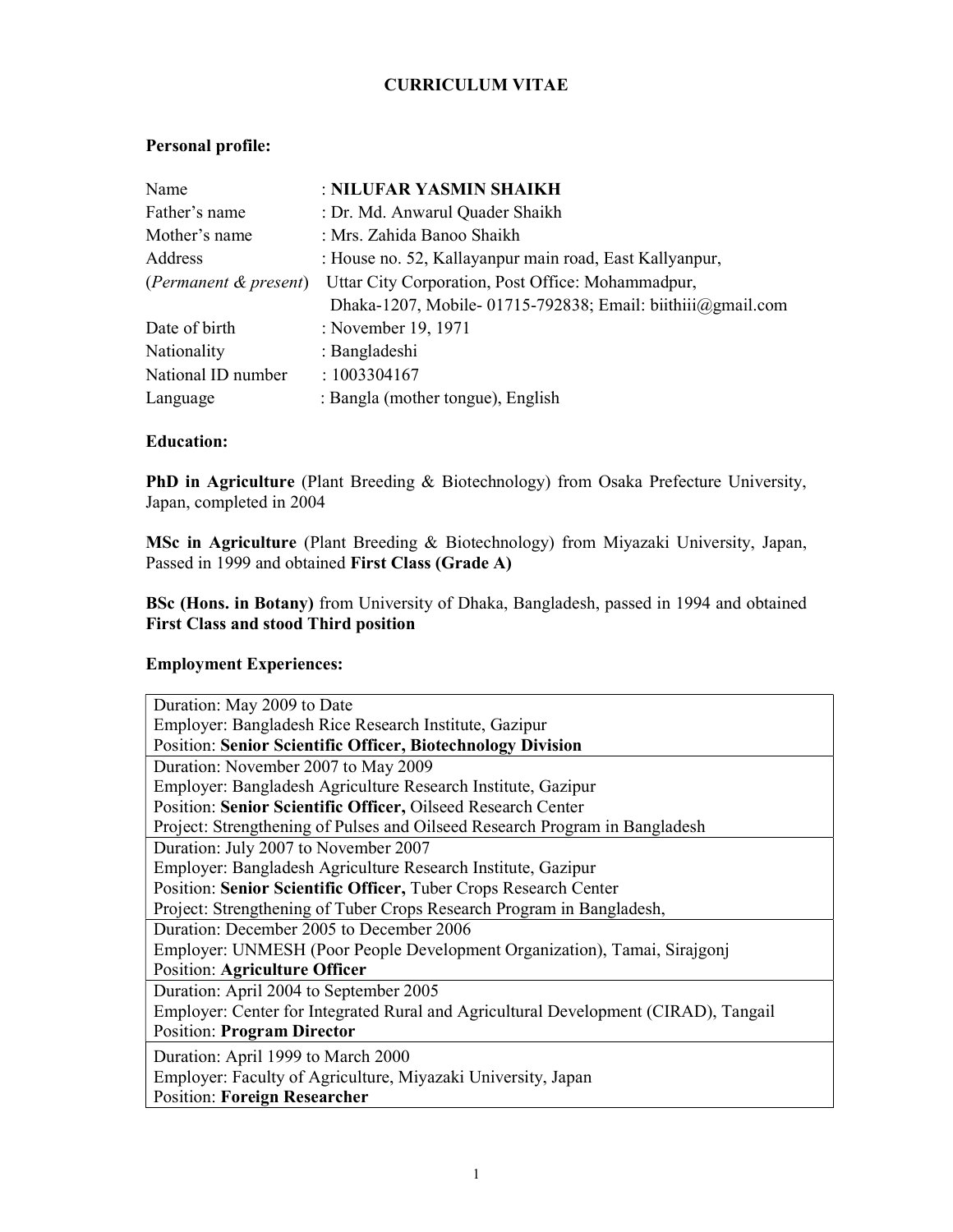## Professional Trainings:

| A. Foreign training:                                                                                    |                                          |                         |                     |                      |
|---------------------------------------------------------------------------------------------------------|------------------------------------------|-------------------------|---------------------|----------------------|
| <b>Field of Training</b>                                                                                | <b>Place and country</b>                 | <b>Duration</b>         |                     |                      |
|                                                                                                         |                                          | <b>Starting</b><br>time | Completio<br>n time | Length               |
| Training on Biotechnology                                                                               | Kasetsart<br>University,<br>Thailand     | 25.5.2010               | 08.07.2010          | $1\frac{1}{2}$ month |
| Laboratory Induction Course<br>As Research Student (Pre-<br>PhD<br>requisite<br>enroll<br>to<br>Course. | Osaka<br>Prefecture<br>University, Japan | 01.10.2000              | 31.03.2001          | 6 month              |

# B. In-country Training:

| <b>Field of Training</b>                                                          | Place                                                                | Year | <b>Duration</b> |                                    |
|-----------------------------------------------------------------------------------|----------------------------------------------------------------------|------|-----------------|------------------------------------|
|                                                                                   |                                                                      |      | <b>Months</b>   | <b>Days</b>                        |
| Administrative and Financial<br>Management                                        | Bangladesh Academy of<br><b>Rural Development</b><br>(BARD), Cumilla | 2019 |                 | 11-24 Nov<br>$(14 \text{ days})$   |
| Financial and Procurement<br>Management                                           | BARC, Dhaka,                                                         | 2019 |                 | $21-26$ Sep<br>$(6 \text{ days})$  |
| Basic Molecular Biology &<br>Disease Resistance                                   | <b>Bangladesh Rice Research</b><br>Institute (BRRI), Gazipur.        | 2019 |                 | 16-21 March<br>$(6 \text{ days})$  |
| Project Development<br>and<br>Management                                          | Bangladesh Institute of<br>Management (BIM),<br>Dhaka.               | 2018 |                 | 14-18 Oct<br>$(5 \text{ days})$    |
| Rice<br>Physiological<br>Development through Trait<br>Discovery                   | <b>Bangladesh Rice Research</b><br>Institute (BRRI), Gazipur         | 2018 |                 | 11-16 Aug<br>$(6 \text{ days})$    |
| Experimental<br>Design<br>and<br>Data<br>Analysis<br>Training<br>Program          | <b>Bangladesh Rice Research</b><br>Institute (BRRI), Gazipur         | 2017 |                 | 8-10 April<br>$(3 \text{ days})$   |
| Stewardship & Regulatory<br><b>Training Program</b>                               | <b>Bangladesh Rice Research</b><br>Institute (BRRI), Gazipur         | 2017 |                 | $2-4$ April<br>$(3 \text{ days})$  |
| Genetic<br>Data<br>Analysis<br>Software                                           | <b>Bangladesh Rice Research</b><br>Institute (BRRI), Gazipur,        | 2013 |                 | 23-28 June<br>$(6 \text{ days})$   |
| Proposal<br>Research<br>Scientific<br>Preparation<br>and<br><b>Report Writing</b> | BRAC-CDM,<br>Rajendrapur,                                            | 2013 |                 | 11-16 May<br>$(6 \text{ days})$    |
| Rice<br>Cloning<br>Gene<br>and<br>Transformation                                  | <b>Bangladesh Rice Research</b><br>Institute (BRRI), Gazipur         | 2013 |                 | 15-24 April<br>$(10 \text{ days})$ |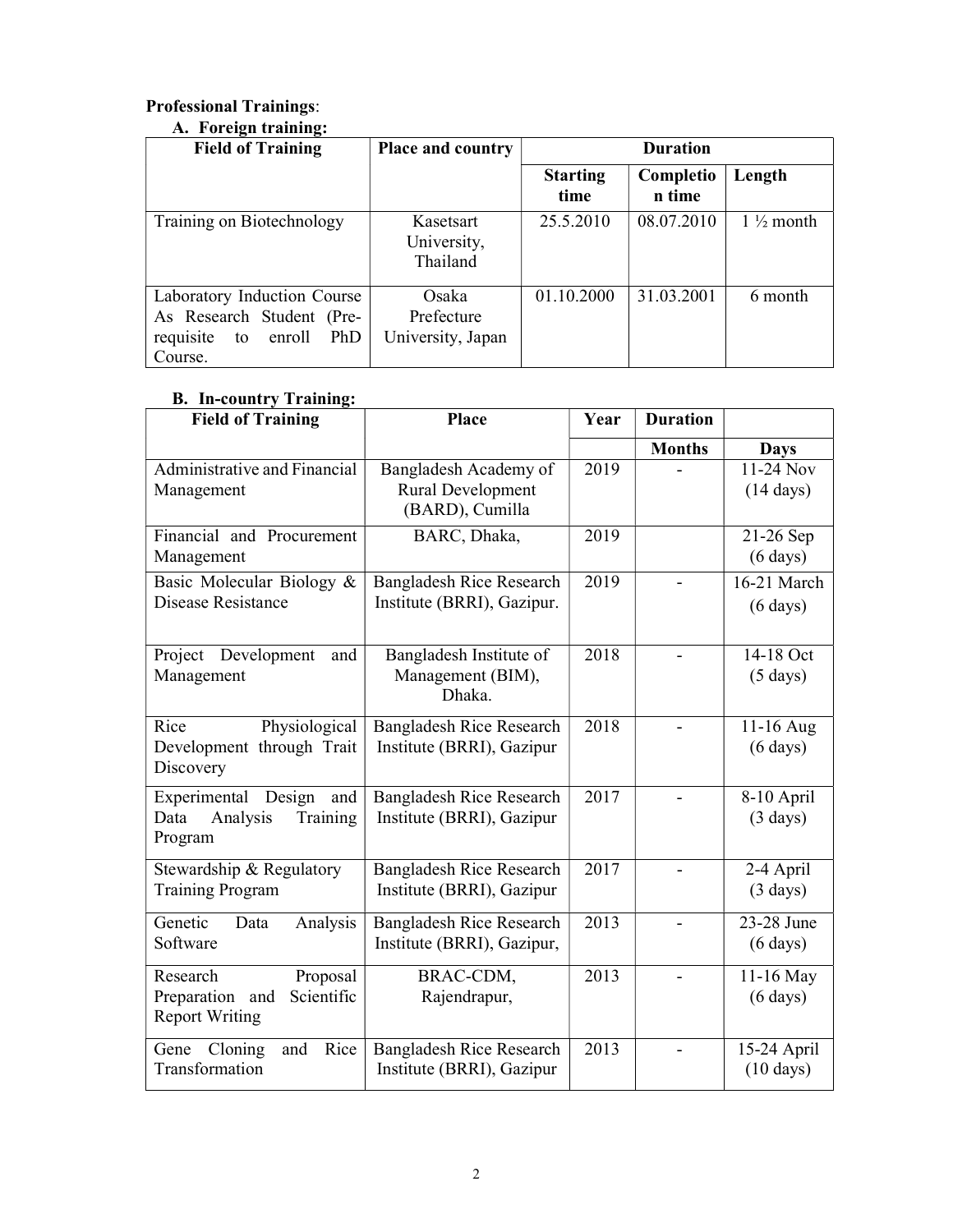| Graduate Certificate<br>Post<br>Course on Seed Technology                                                 | Bangabandhu Sheikh<br>Mujibur Rahman<br><b>Agriculture University</b>                        | 2011 | 3 Months | 04.12.2011<br>04.03.2012                    |
|-----------------------------------------------------------------------------------------------------------|----------------------------------------------------------------------------------------------|------|----------|---------------------------------------------|
| Foundation Training Course<br>of NARS scientists.                                                         | Bangladesh Academy of<br><b>Rural Development</b><br>(BARD), Cumilla.                        | 2010 | 4 Months | 19.09.2010-<br>16.01.2011                   |
| <b>Rice Production Training</b>                                                                           | Bangladesh Rice Research<br>Institute (BRRI), Gazipur                                        | 2010 | 1 Month  | 21.03.2010-<br>19.04.2010                   |
| Training<br>Hands<br>on<br>on<br>of<br>Application<br>Genetic<br>Engineering<br>Crop<br>in<br>Improvement | University of Dhaka                                                                          | 2009 |          | 19-28 July<br>2009<br>$(10 \text{ days})$   |
| Hybrid rice development and<br>seed production.                                                           | Bangladesh Rice Research<br>Institute (BRRI), Gazipur                                        | 2009 |          | $02 - 04$<br>Nov 2009<br>$(3 \text{ days})$ |
| Tissue Culture Technique &<br>Indexing of Virus Diseases<br>Through ELISA method                          | Tuber Crop Research<br>Center (TCRC),<br>Bangladesh Agriculture<br>Research Institute (BARI) | 2007 |          | $16 - 20$<br>Sep 2007<br>$(5 \text{ days})$ |

## Other Experiences:

## A) Participation in Technology Development and Transfer Activities

| SI. | <b>Name of Technology</b> | <b>Present Status of</b>  | <b>Remarks</b>             |
|-----|---------------------------|---------------------------|----------------------------|
| no. | <b>Developed</b>          | <b>Adoption</b>           |                            |
|     | BRRI dhan96               | Area coverage increasing. | DAE has taken the          |
| ◠   | BRRI dhan92               |                           | responsibility to          |
|     | BRRI dhan89               |                           | disseminate the technology |
|     | BRRI dhan87               |                           |                            |
|     | BRRI dhan86               |                           |                            |

## B) Research program developed, supervised and executed

| SI.           | <b>Research program</b>                                                                  | РI | <b>CI</b> | <b>Remarks</b>                     |
|---------------|------------------------------------------------------------------------------------------|----|-----------|------------------------------------|
| No.           |                                                                                          |    |           |                                    |
| $\mathbf{1}$  | Development of premium quality<br>rice<br>(Kalizira type) variety through anther culture | PI |           | Developed, supervised,<br>executed |
| 2             | Development of salt tolerant rice variety<br>through anther culture                      |    |           | Developed, supervised,<br>executed |
| $\mathcal{E}$ | Development of low glycemic index (GI)<br>rice variety through anther culture            |    | CI.       | Executed                           |
| 4             | Development of Aus rice variety through<br>anther culture                                |    | CI.       | Executed                           |
| 5             | Development of BRRI dhan47<br>through<br>somaclonal variation                            | PI |           | Developed, supervised,<br>executed |
| 6             | variety<br>Development of Aus<br>through                                                 |    | CI        | Executed                           |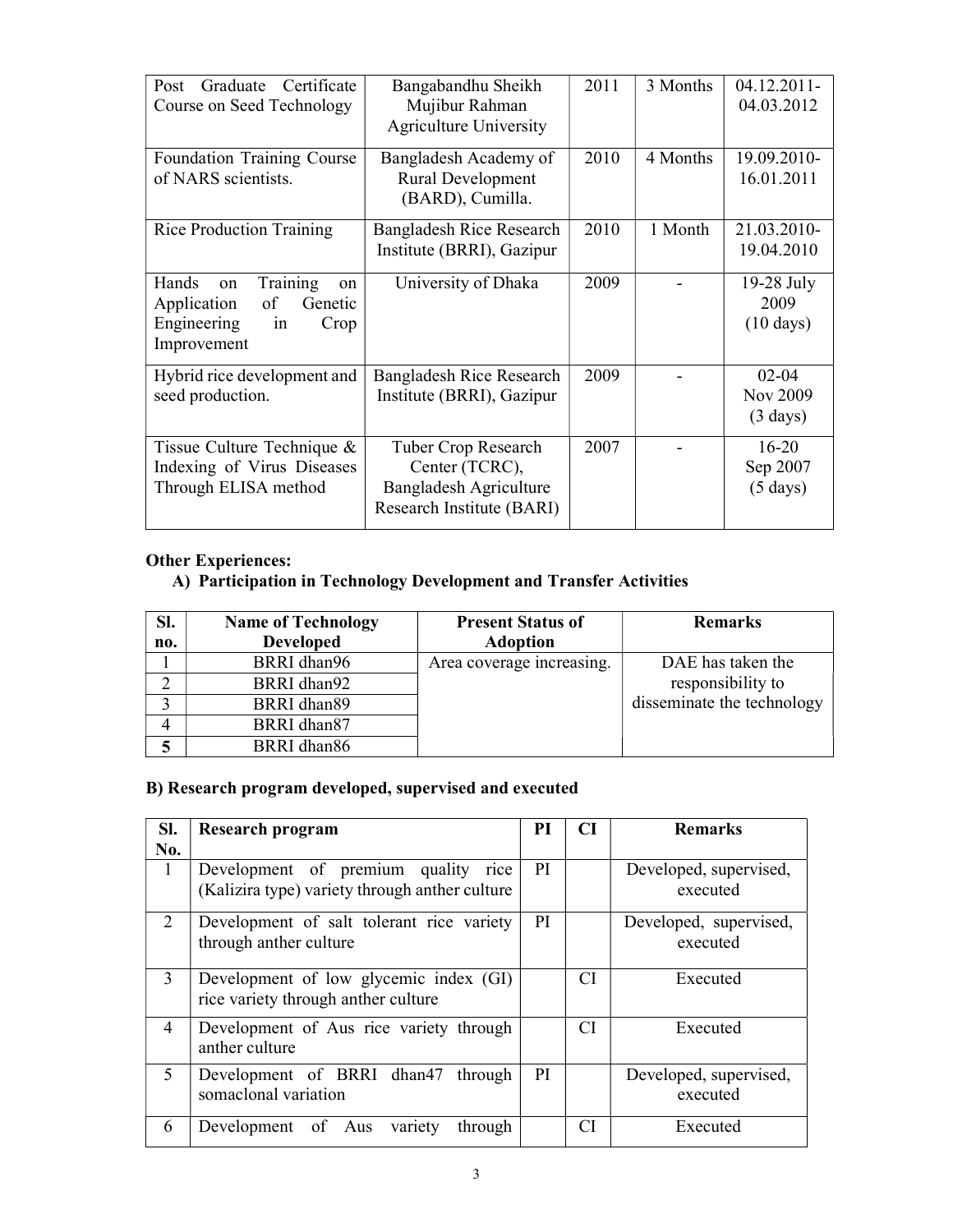| SI.<br>No. | <b>Research program</b>                                                                 | PI            | CI        | <b>Remarks</b>                     |
|------------|-----------------------------------------------------------------------------------------|---------------|-----------|------------------------------------|
|            | somaclonal variation                                                                    |               |           |                                    |
| $\tau$     | Development of rice variety through wide<br>hybridization followed by embryo rescue     | <b>PI</b>     |           | Developed, supervised,<br>executed |
| 8          | Identification of QTLs for taller seedling<br>height                                    | <sub>PI</sub> |           | Developed, supervised,<br>executed |
| 9          | Study on tray-growing rice seedling for<br>mechanical transplanting in the Boro season. | <sub>PI</sub> |           | Developed, supervised,<br>executed |
| 10         | Progeny Selection                                                                       | PI.           |           | Developed, supervised,<br>executed |
| 11         | Observational Trials (PYT): Somaclone lines<br>from BRRI dhan47                         | <sub>PI</sub> |           | Developed, supervised,<br>executed |
| 12         | Preliminary Yield Trials (SYT) Somaclone<br>lines from BRRI dhan47                      | PI            |           | Developed, supervised,<br>executed |
| 13         | Regional Yield Trials (RYT)                                                             |               | <b>CI</b> | Supervised, executed               |
| 14         | Advance Line Adoptive Research Trial<br>(ALART)                                         |               | <b>CI</b> | Supervised, executed               |
| 15         | Proposed Variety Trials (PVT)                                                           |               | <b>CI</b> | Supervised, executed               |
|            | A total of research program                                                             | 9             | 6         |                                    |

PI= Principal Investigator, CI=Co-investigator

### List of publications:

Published full paper as Principal Author: (10)

- i. N. Y. Shaikh, Alam, M. A. and Islam, A. K. M. S. (2022). Effect of seeding date on the tray raised seedling quality for rice transplanter in Boro season, Journal of Science, Technology and Environment Informatics, vol. 11, no. 2, Page no. 764-774. Cross ref: https://doi.org/10.18801/jstei.110222.77
- ii. N. Y. Shaikh, M. A. Alam, M. Kamruzzaman, M. A. A. Mamun, A. K. M. Saiful Islam 2021. Effect of Seeding Density on Mat-Type Seedling Quality for Mechanical Transplanting in Dry Season Rice, Agricultural Sciences, vol. 12, no. 11, November 2021.
- iii. N. Y. Shaikh 2020. Research, cultivation and biosafety issues of GM crops in Agricultural Development of Bangladesh, Journal of Bangladesh Agriculture, vol. 10, no. 1, page no. 23-34
- iv. N. Y. Shaikh 2019. জিনোম এডিটিং প্রযুক্তি ক্রিসপার-ক্যাস (CRISPR-CAS): কৃষি উন্নয়নে নতুন সম্ভবনা (Genome Editing Technology: CRISPR-CAS), Journal of Bangladesh Agriculture, vol. 9, no. 1, page no. 23-27.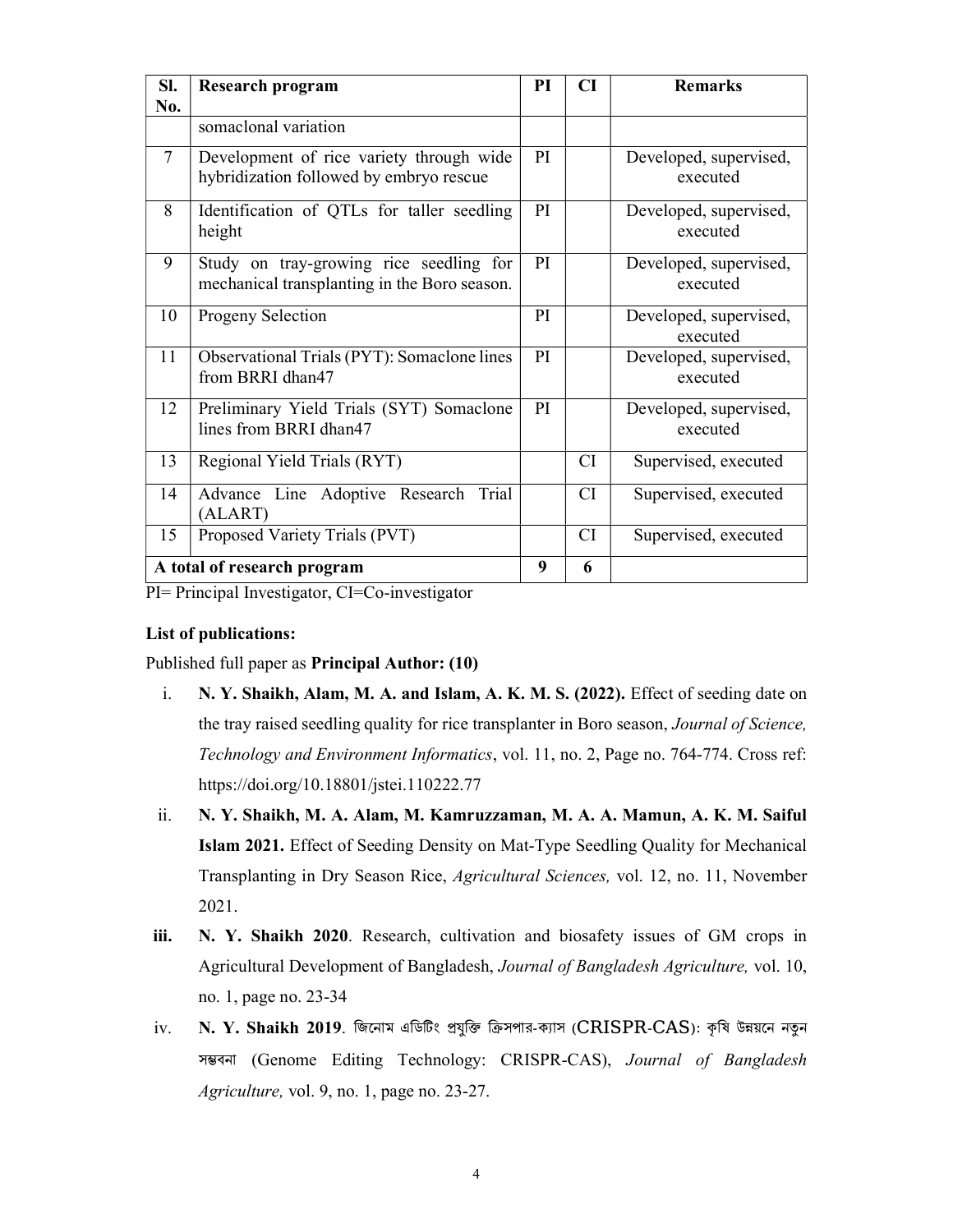- v. N. Y. Shaikh 2013. Potential of Yield Enhancing Quantitative Trait Loci (QTLs) in Rice Improvement, Journal of Bangladesh Agriculture, vol. 5, no. 1, page no. 49-61.
- vi. N. Y. Shaikh 2011. Crop Biotechnology: An emerging science in Bangladesh, Journal of Bangladesh Agriculture, vol. 4, no. 1, page no. 32- 46.
- vii. N. Y. Shaikh 2010. "কৃষি উন্নয়নে বায়োটেকনোলজির ব্যবহার ও ঝুঁকি", Journal of Bangladesh Agriculture, vol. 3, no. 1, page no. 61-70.
- viii. N. Y. Shaikh, L. M. Guan and T. Adachi 2002. Ultrastructural aspects on degeneration of embryo, endosperm and suspensor cells following interspecific crosses in the genus Fagopyrum, Breeding Science, vol. 52, page no. 171-176.
- ix. N. Y. Shaikh, L.M. Guan and T. Adachi 2002. Failure of fertilization associated with absence of zygote development in the interspecific cross of Fagopyrum tataricum x F. esculentum. Breeding Science, vol. 52, page no. 9-13.
- x. N. Y. Shaikh, L.M. Guan and T. Adachi 2001. Ultrastructural analysis on breeding barriers of interspecific hybridization in genus Fagopyrum. Kinki Journal of Crop Science and Breeding, vol. 46, page no. 37-45.

Published full paper as Co-author: (6)

- i. A Sultana, N. Y. Shaikh, M S Zahan, M A Badshah, R Akter, and M Issak, 2020. Effect of transplanting date on growth and yield of advanced lines of transplanted Aman rice. Res. Agric. Livest. Fish., vol. 7, no. 1, page no. 1-7.
- ii. A Sultana, M S Zahan, N. Y. Shaikh, R Akter, M Issak, 2019. Agroclimatic Indices of Rice (Oryza sativa L.) Influenced by Different Planting Times. Bangladesh Rice J., vol. 23, no. 2, page no. 87-94.
- iii. B Karmakar, M A A Mamun, M S Rahman, M A Islam, M R Islam, M H R Mukul, Shamsunnaher, A Zahan, R Barua, M R Biswash, S Parveen, S Akter, N. Y. Shaikh and B Ahmed, 2019. Adaptation of Promising Rice Genotypes for Broadcast Aus Season. Bangladesh Rice J., vol 23, no. 2, page no. 35-48.
- iv. Malakar, J. C., K.U. Ahammed, N. Y. Shaikh, S.K. Malakar and M.A. Siddiky. **2009.** Performance of broadcast aus rice  $+$  maize intercropping as affected by maize population and nitrogen level. Int. J. Sustain. Crop Prod. vol. 4, no. 1, page no. 19-22.
- v. Malakar, J. C., K.U. Ahammed, N. Y. Shaikh, F. Pervin and M.A. Siddiky. 2009. Rice- Maize intercropping as affected by nitrogen fertilization. Eco-Friendly Agril. J. vol. 2, no. 3, page no. 479-482.
- vi. Siddiky, M. A., K.U. Ahammad, N. Y. Shaikh, J.A. Mahmud and J.C. Malakar.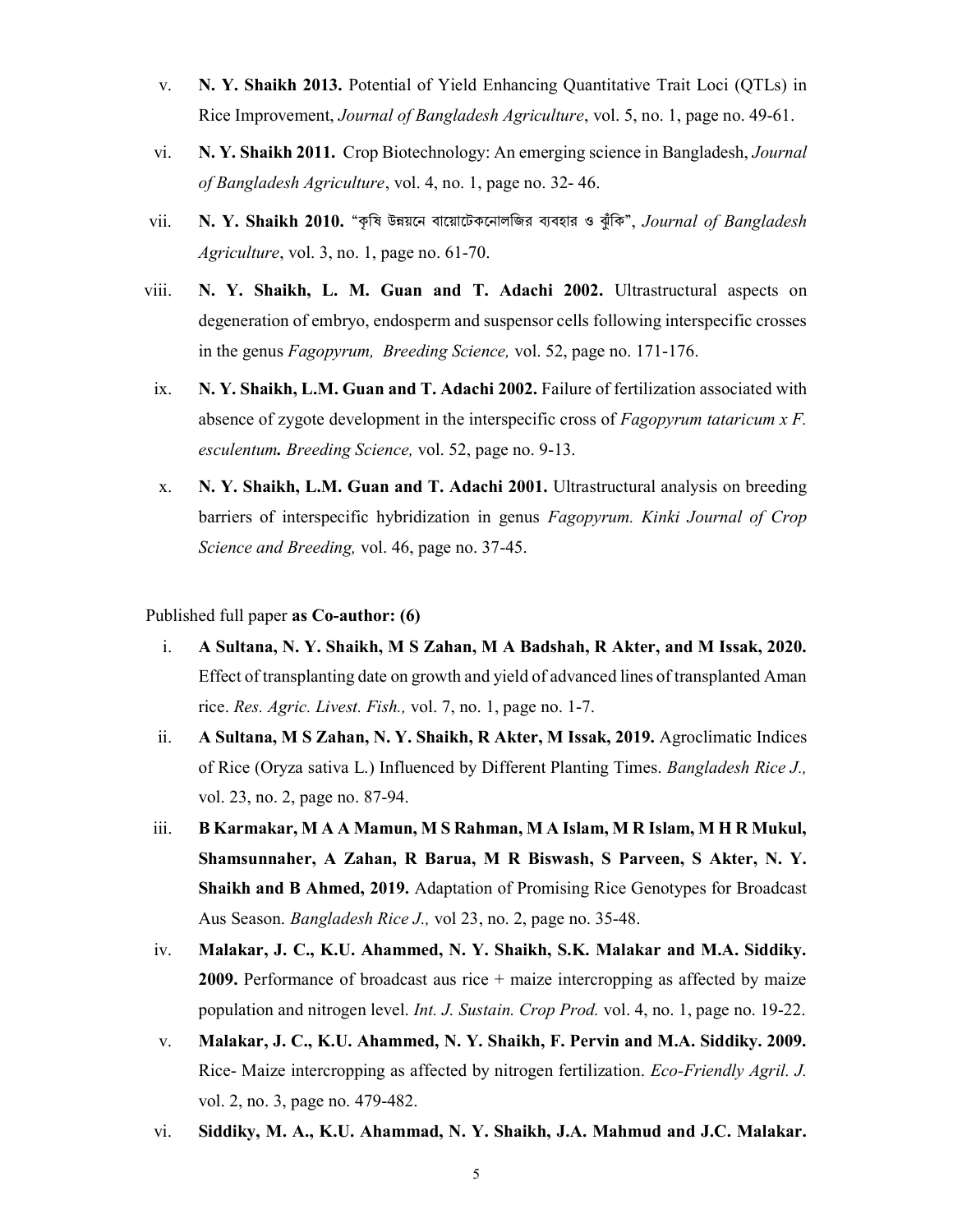2009. Yield response of mustard, boro, T.aman rice to NPKS fertilizers in High Ganges River Floodplain Soil. Int. J. Sustain. Crop Prod. vol. 4, no. 1, page no. 49-54, http://ggfjournals.com/assets/uploads/49-541.pdf

Proceedings/seminar/workshop/abstract/article/report as Principal author: (6)

- i. N. Y. Shaikh 2018. Development of rice variety through wide hybridization followed by embryo rescue. Thursday Seminar presented on 17 May 2018 at BRRI auditorium, Gazipur.
- ii. N. Y. Shaikh 2009. Overcoming breeding barrier in interspecific hybridization of Buckwheat. Thursday Seminar presented on 20 Aug 2009 at BRRI auditorium, Gazipur.
- iii.  $N, Y$ . Shaikh and M. A. O. Shaikh 2009. Improving quantity of quality seeds for food security: Required policy and strategic interventions. International Conference on Plant Breeding and Seed for food security, Plant Breeding and Genetics Society of Bangladesh, BARC Auditorium, Dhaka, 10-12 March, 2009, p. 89-93.
- iv. N. Y. Shaikh and T. Adachi 2007. Overcoming breeding barriers of interspecific hybridization in Buckwheat: An ultrastructural analysis and future prospects. Conference on Promotion of Biotechnology in Bangladesh: National and International Perspectives, April 6-8, 2007, University of Dhaka, p. 128.
- v. N. Y. Shaikh 2007. Importance of interspecific hybridization in Buckwheat: World and Bangladesh Perspectives. 7th Annual Conference, Plant Breeding and Genetics Society of Bangladesh, May 26, 2007, page no. 128.
- vi. N. Y. Shaikh, L.M. Guan and T. Adachi 2001. Ultrastructural analysis on breeding barriers in post-fertilization of interspecific hybrids of buckwheat. *Proceedings of*  $8<sup>th</sup>$ International Symposium on Buckwheat (Advances in Buckwheat Research), Kanwon National University, Korea, page no. 319-329.

Proceeding/Seminar/Workshop/abstract/report as Co-author: (2)

- i. Hoque M. E., and Shaikh N. Y. 2020. Production and marketing of tissue culture based planting materials of rice, Proceedings of the Workshop on Production and marketing of tissue culture based planting materials of High Value Crops, Crops Division, BARC, Farmgate, Dhaka, page. 60-64
- ii. Hoque M. E., Sultana S., Ferdous J., Shaikh N. Y., Hisham S. M., Roy R. K.,